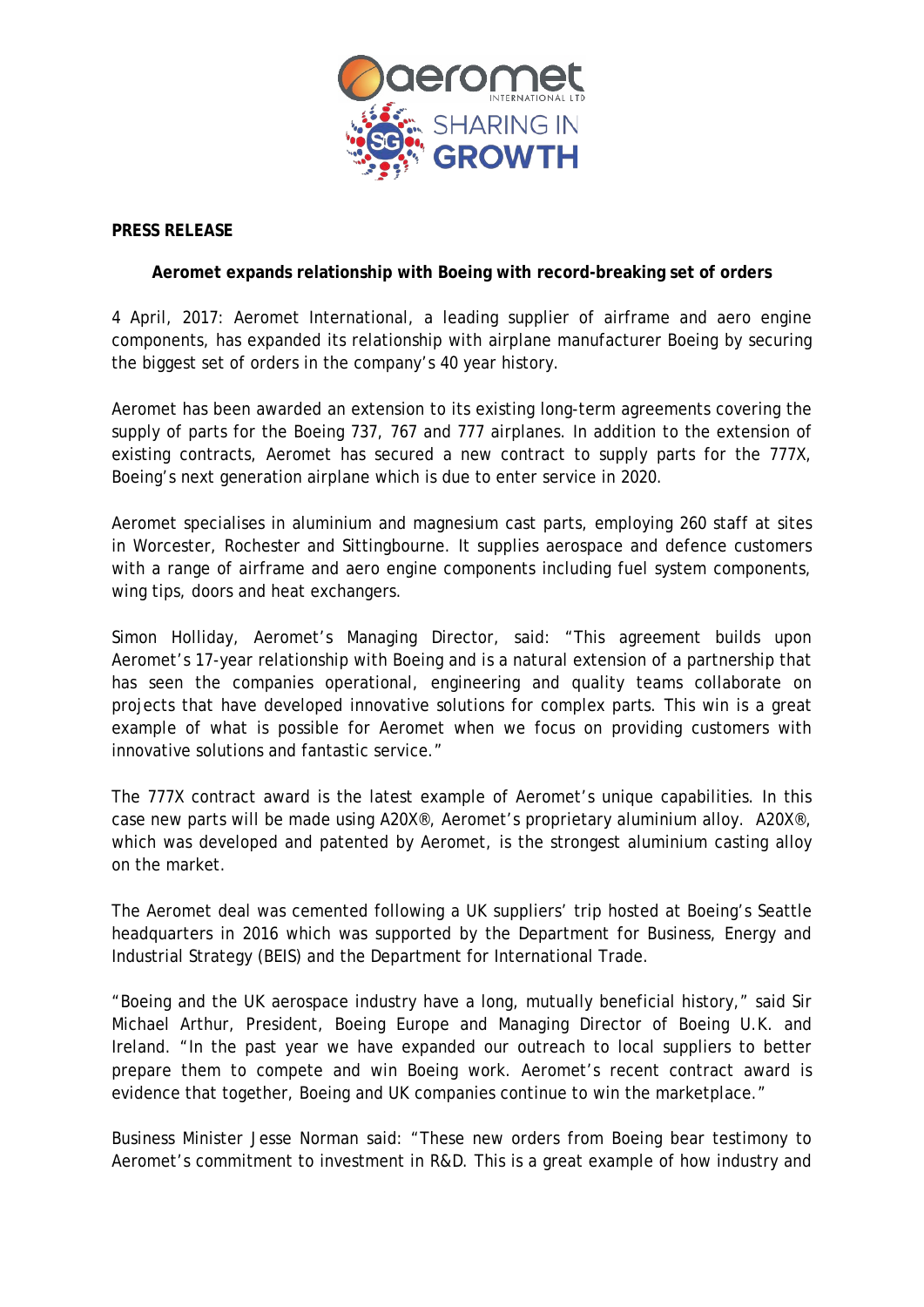government, through the Aerospace Growth Partnership, are working together to tackle barriers to growth, boost exports and create high value jobs."

Key to Aeromet's success is support from the government-backed Sharing in Growth ("SiG") programme. Endorsed by Boeing, SiG is designed to raise the productivity and competitiveness of the UK aerospace supply chain. The productivity improvements achieved as part of this programme were key to Aeromet securing an extension to its existing contracts in the face of global competition, according to Holliday.

Established in 2013 with £50 million from the Regional Growth Fund and endorsement from Boeing, Airbus, BAE Systems, Bombardier, GE, GKN and Rolls-Royce, SiG has already helped secure contracts worth just over £1.6 billion for the first 37 firms on the programme, equivalent to around 2600 UK jobs. Ultimately the programme's goal is to safeguard 10,000 UK jobs.

Said SiG's CEO Andy Page: "We are really delighted by Aeromet's achievement. It is without doubt proof that SiG's four year transformation programmes deliver and sustain improvements so that UK firms can compete for the continuing huge growth in the aerospace sector. SiG is already helping 50 companies achieve their aim of an average 50% increase in productivity."

### Ends

For more information, please contact:

Aeromet International Adam Lucas, Aeromet International (Adam.Lucas@aeromet.co.uk **/** +44 (0)1795 415000)

Zinka MacHale, Hawthorn Advisors [\(z.machale@hawthornadvisors.com](mailto:z.machale@hawthornadvisors.com) / +44 (0)203 745 4060)

#### Sharing in Growth

Jinny McDonald-Matthews [\(jinny.mcdonald-matthews@sig-uk.org](mailto:jinny.mcdonald-matthews@sig-uk.org) / +44 (0)7828 175842)

#### **Notes to Editors**

#### About Aeromet International

Founded in 1982, Aeromet International is a leading supplier of cast metal parts to the global Aerospace and Defence industries. It provides major OEMs including Airbus, Boeing, BAE Systems and Rolls-Royce with parts ranging from engine and fuel system components to winglets and doors.

Aeromet is a technology-led business which specialises in the development of unique and innovative solutions for complex parts. The company has developed and patented A20X®, the world's strongest commercially available aluminium casting alloy.

Aeromet employs 260 people based at three sites in Sittingbourne, Rochester and its headquarters in Worcester.